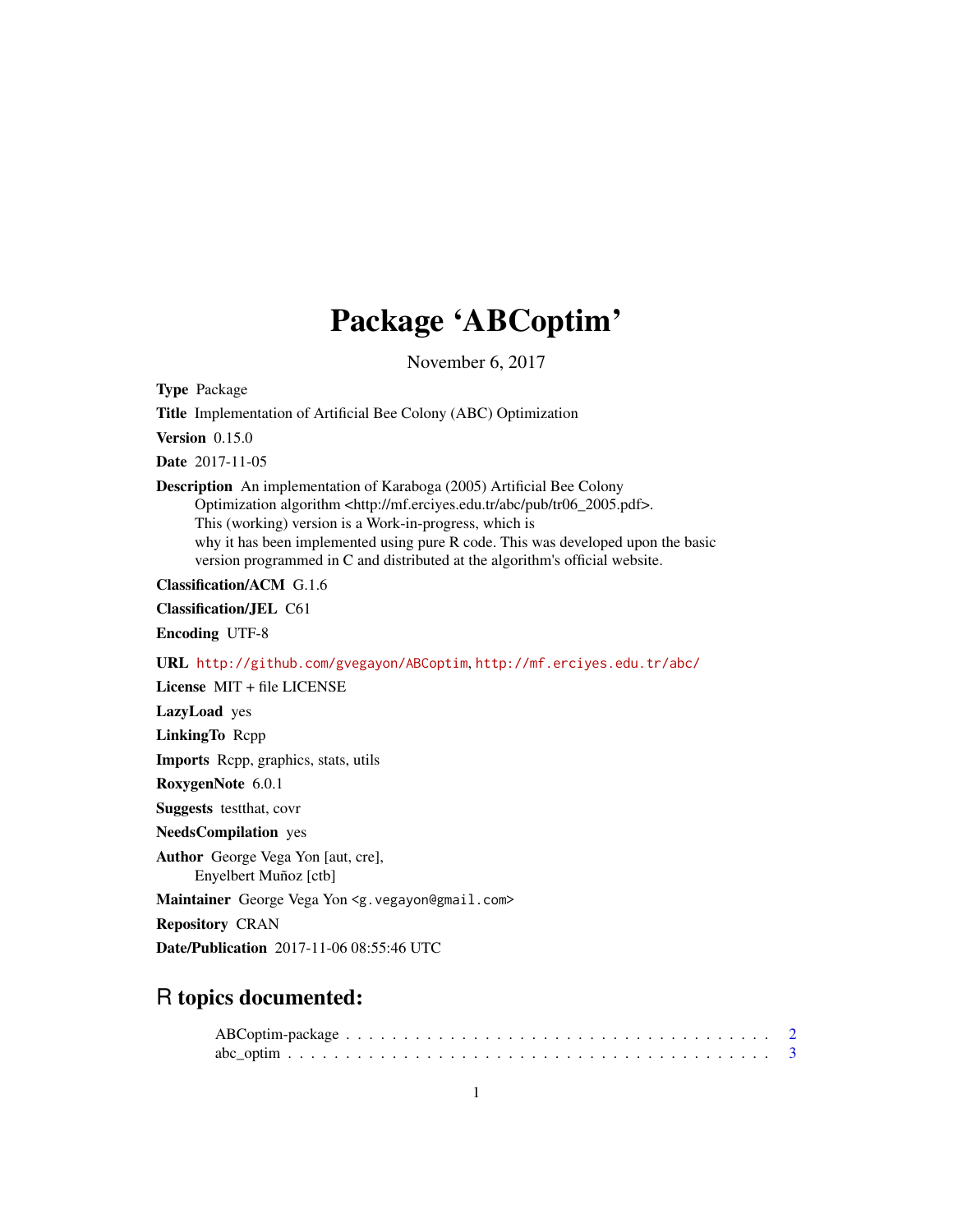<span id="page-1-0"></span>**Index** [7](#page-6-0) **7** 

ABCoptim-package *An implementation of the Artificial Bee Colony (ABC) Algorithm*

#### Description

This is an implementation of Karaboga (2005) ABC optimization algorithm. It was developed upon the basic version programmed in C and distributed at the algorithm's official website (see the references).

#### Details

Please consider that this version is in alpha state of development, thus any evident (precision) error should be blaimed to the package author (not to the algorithm itself)

Please visit the project home for more information: <https://github.com/gvegayon/ABCoptim>.

#### Author(s)

George Vega Yon <g.vegayon@gmail.com> [aut],

Enyelbert Muñoz <enyeldoc2011@gmail.com> [cnt)

#### References

D. Karaboga, *An Idea based on Honey Bee Swarm for Numerical Optimization*, tech. report TR06,Erciyes University, Engineering Faculty, Computer Engineering Department, 2005 [http:](http://mf.erciyes.edu.tr/abc/pub/tr06_2005.pdf) [//mf.erciyes.edu.tr/abc/pub/tr06\\_2005.pdf](http://mf.erciyes.edu.tr/abc/pub/tr06_2005.pdf)

Artificial Bee Colony (ABC) Algorithm (website) <http://mf.erciyes.edu.tr/abc/index.htm>

Basic version of the algorithm implemented in C (ABC's official website) [http://mf.erciyes.](http://mf.erciyes.edu.tr/abc/form.aspx) [edu.tr/abc/form.aspx](http://mf.erciyes.edu.tr/abc/form.aspx)

#### Examples

```
## Not run:
  demo(ABCoptim) # Some functions...
```
## End(Not run)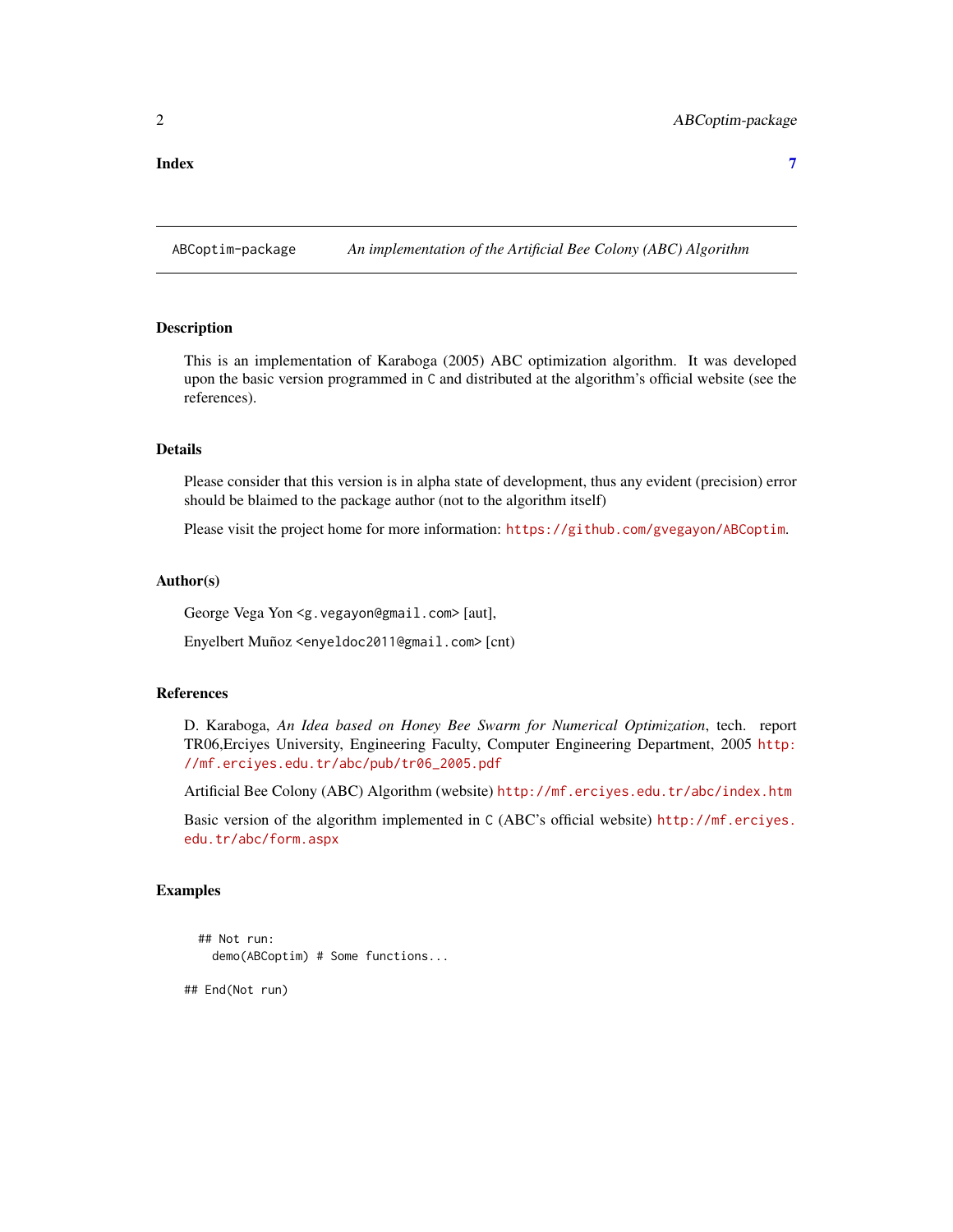<span id="page-2-0"></span>

#### Description

Implements Karaboga (2005) Artificial Bee Colony (ABC) Optimization algorithm.

#### Usage

```
abc\_optim(par, fn, ..., FoodNumber = 20, lb = rep(-Inf, length(par)),ub = rep(+Inf, length(par)), limit = 100, maxCycle = 1000,
  optiinteger = FALSE, criter = 50, parscale = rep(1, length(par)),
  fnscale = 1)
## S3 method for class 'abc_answer'
print(x, \ldots)abc_cpp(par, fn, ..., FoodNumber = 20, lb = rep(-Inf, length(par)),ub = rep(+Inf, length(par)), limit = 100, maxCycle = 1000,
 criter = 50, parscale = rep(1, length(par)), fnscale = 1)
## S3 method for class 'abc_answer'
plot(x, y = NULL,main = "Trace of the Objective Function", xlab = "Number of iteration",
 ylab = "Value of the objective Function", type = "1", ...)
```
#### Arguments

| par         | Initial values for the parameters to be optimized over                                                                                                     |
|-------------|------------------------------------------------------------------------------------------------------------------------------------------------------------|
| fn          | A function to be minimized, with first argument of the vector of parameters over<br>which minimization is to take place. It should return a scalar result. |
| $\ddots$    | In the case of $abc_{\alpha}$ , further arguments to be passed to 'fn', otherwise, further<br>arguments passed to the method.                              |
| FoodNumber  | Number of food sources to exploit. Notice that the param NP has been depre-<br>cated.                                                                      |
| lb          | Lower bound of the parameters to be optimized.                                                                                                             |
| ub          | Upper bound of the parameters to be optimized.                                                                                                             |
| limit       | Limit of a food source.                                                                                                                                    |
| maxCycle    | Maximum number of iterations.                                                                                                                              |
| optiinteger | Whether to optimize binary parameters or not.                                                                                                              |
| criter      | Stop criteria (numer of unchanged results) until stopping                                                                                                  |
| parscale    | Numeric vector of length length (par). Scale applied to the parameters (see<br>option).                                                                    |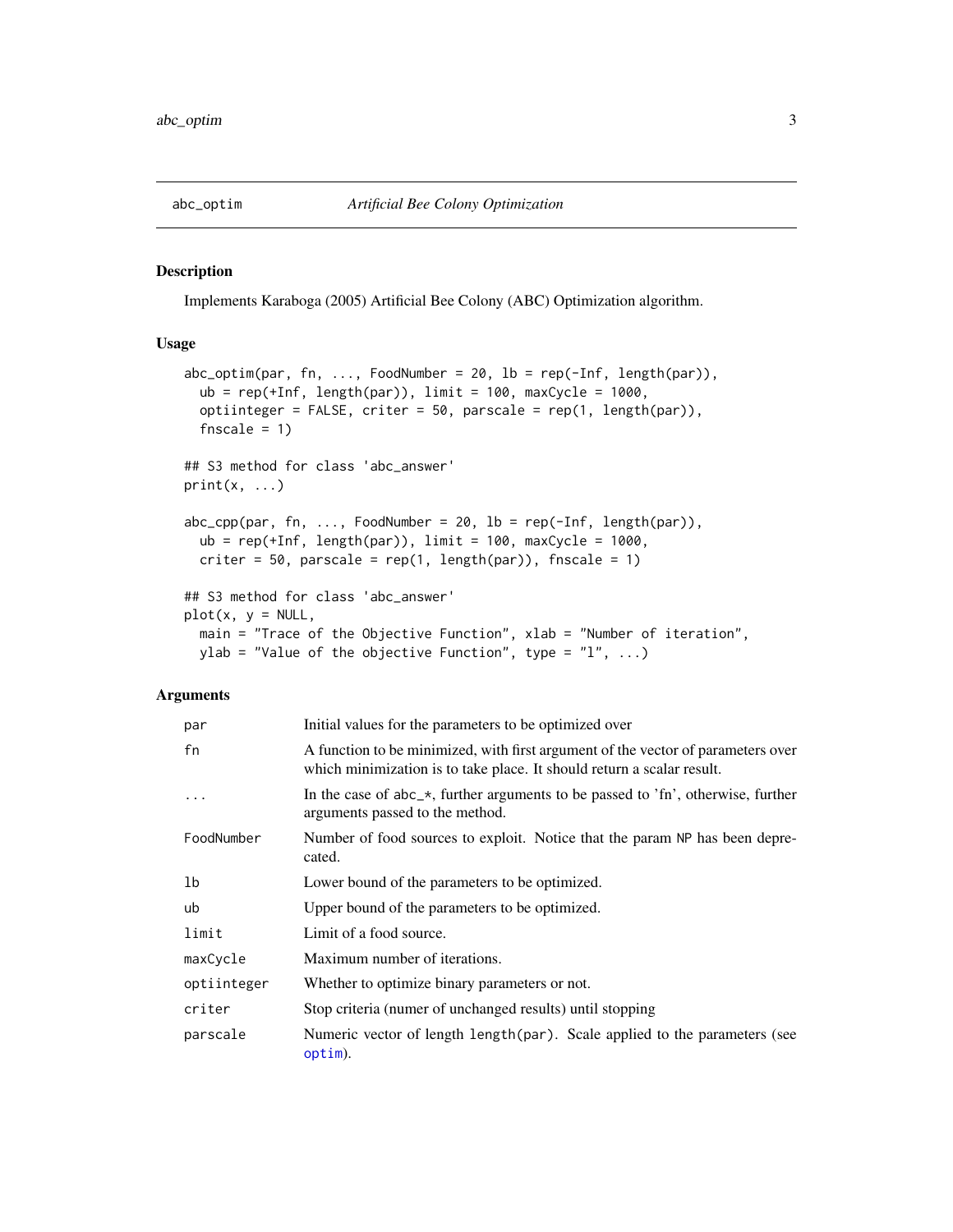<span id="page-3-0"></span>

| fnscale | Numeric scalar. Scale applied function. If fnscale $\leq \theta$ , then the problem<br>becomes a maximization problem (see optim). |
|---------|------------------------------------------------------------------------------------------------------------------------------------|
| x       | An object of class abc_answer.                                                                                                     |
| у       | Ignored                                                                                                                            |
| main    | Passed to plot.                                                                                                                    |
| xlab    | Passed to plot.                                                                                                                    |
| ylab    | Passed to plot.                                                                                                                    |
| type    | Passed to plot.                                                                                                                    |

#### Details

This implementation of the ABC algorithm was developed based on the basic version written in C and published at the algorithm's official website (see references).

abc\_optim and abc\_cpp are two different implementations of the algorithm, the former using pure R code, and the later using C++, via the Rcpp package. Besides of the output, another important difference between the two implementations is speed, with abc\_cpp showing between 50% and 100% faster performance.

Upper and Lower bounds (ub, 1b) equal to infinite will be replaced by either .Machine\$double.xmax or -.Machine\$double.xmax.

If D (the number of parameters to be optimzed) is greater than one, then lb and ub can be either scalars (assuming that all the parameters share the same boundaries) or vectors (the parameters have different boundaries each other).

The plot method shows the trace of the objective function as the algorithm unfolds. The line is merely the result of the objective function evaluated at each point (row) of the hist matrix return by abc\_optim/abc\_cpp.

For now, the function will return with error if ... was passed to abc\_optim/abc\_cpp, since those argumens are not stored with the result.

#### Value

An list of class abc\_answer, holding the following elements:

| Foods        | Numeric matrix. Last position of the bees.                            |
|--------------|-----------------------------------------------------------------------|
| $\mathsf{f}$ | Numeric vector. Value of the function evaluated at each set of Foods. |
| fitness      | Numeric vector. Fitness of each Foods.                                |
| trial        | Integer vector. Number of trials at each Foods.                       |
| value        | Numeric scalar. Value of the function evaluated at the optimum.       |
| par          | Numeric vector. Optimum found.                                        |
| counts       | Integer scalar. Number of cycles.                                     |
| hist         | Numeric matrix. Trace of the global optimums.                         |

#### Author(s)

George Vega Yon <g.vegayon@gmail.com>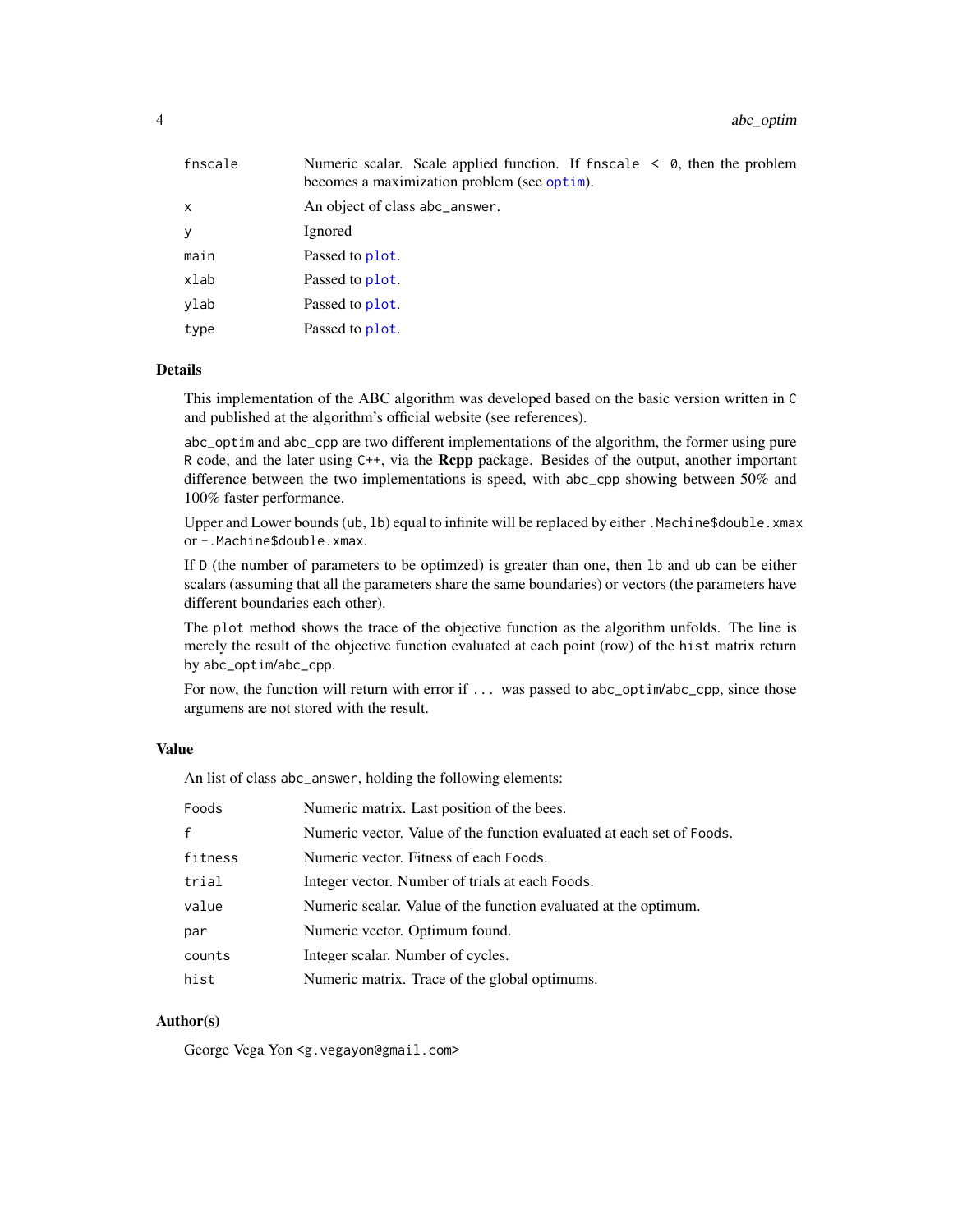#### abc\_optim 5

#### References

D. Karaboga, *An Idea based on Honey Bee Swarm for Numerical Optimization*, tech. report TR06,Erciyes University, Engineering Faculty, Computer Engineering Department, 2005 [http:](http://mf.erciyes.edu.tr/abc/pub/tr06_2005.pdf) [//mf.erciyes.edu.tr/abc/pub/tr06\\_2005.pdf](http://mf.erciyes.edu.tr/abc/pub/tr06_2005.pdf)

Artificial Bee Colony (ABC) Algorithm (website) <http://mf.erciyes.edu.tr/abc/index.htm> Basic version of the algorithm implemented in C (ABC's official website) [http://mf.erciyes.](http://mf.erciyes.edu.tr/abc/form.aspx) [edu.tr/abc/form.aspx](http://mf.erciyes.edu.tr/abc/form.aspx)

#### Examples

```
# EXAMPLE 1: The minimum is at (pi,pi) --------------------------------------
fun \leq function(x) {
  -cos(x[1]) * cos(x[2]) * exp(-(x[1] - pi)^2 + (x[2] - pi)^2)}
abc_optim(rep(0,2), fun, lb=-10, ub=10, criter=50)
# This should be equivalent
abc_cpp(rep(0,2), fun, lb=-10, ub=10, criter=50)
# We can also turn this into a maximization problem, and get the same
# results
fun \leq function(x) {
  # We've removed the '-' from the equation
  cos(x[1]) * cos(x[2]) * exp(-(x[1] - pi)^2 + (x[2] - pi)^2)}
abc_cpp(rep(\theta,2), fun, lb=-10, ub=10, criter=50, frscale = -1)# EXAMPLE 2: global minimum at about (-15.81515) ----------------------------
fw \leftarrow function(x)10*sin(0.3*x)*sin(1.3*x^2) + 0.00001*x^4 + 0.2*x+80ans <- abc_optim(50, fw, lb=-100, ub=100, criter=100)
ans[c("par", "counts", "value")]
# EXAMPLE 3: 5D sphere, global minimum at about (0,0,0,0,0) -----------------
fs \le function(x) sum(x^2)
ans <- abc_optim(rep(10,5), fs, lb=-100, ub=100, criter=200)
ans[c("par", "counts", "value")]
# EXAMPLE 4: An Ordinary Linear Regression ----------------------------------
set.seed(1231)
k \le -4
```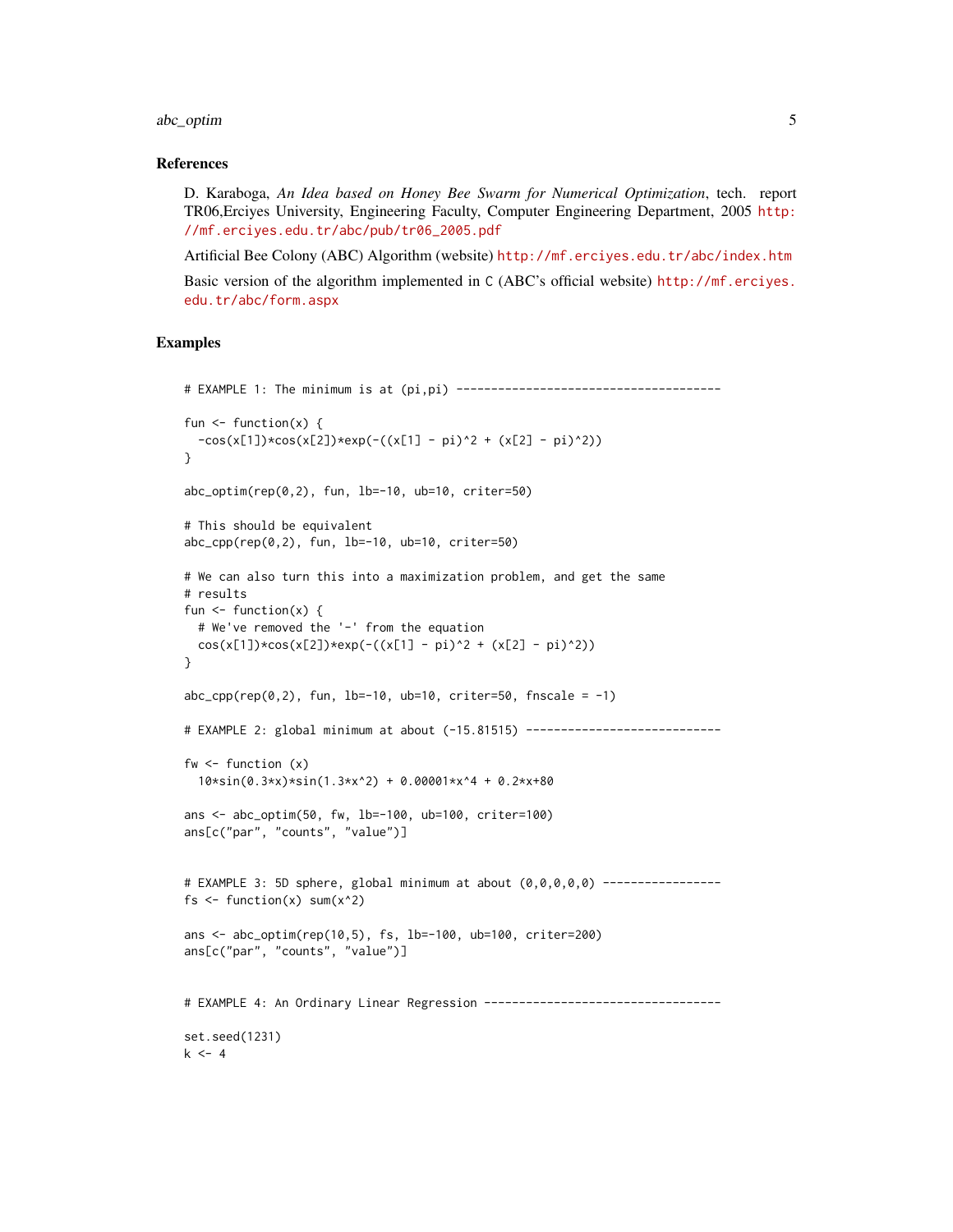```
n <- 5e2
# Data generating process
w \leq - matrix(rnorm(k), ncol=1) # This are the model parameters
X \leq matrix(rnorm(k*n), ncol = k) # This are the controls
y \le - X %*% w \qquad # This is the observed data
# Objective function
fun \leq function(x) {
 sum((y - X%*%x)^{2})
}
# Running the regression
ans <- abc\_optim(rep(0, k), fun, 1b = -10000, ub=10000)
# Here are the outcomes: Both columns should be the same
cbind(ans$par, w)
# [,1] [,2]
# [1,] -0.08051177 -0.08051177
# [2,] 0.69528553 0.69528553
# [3,] -1.75956316 -1.75956316
# [4,] 0.36156427 0.36156427
# This is just like OLS, with no constant
coef(lm(y~0+X))
# X1 X2 X3 X4
```

```
#-0.08051177 0.69528553 -1.75956316 0.36156427
```